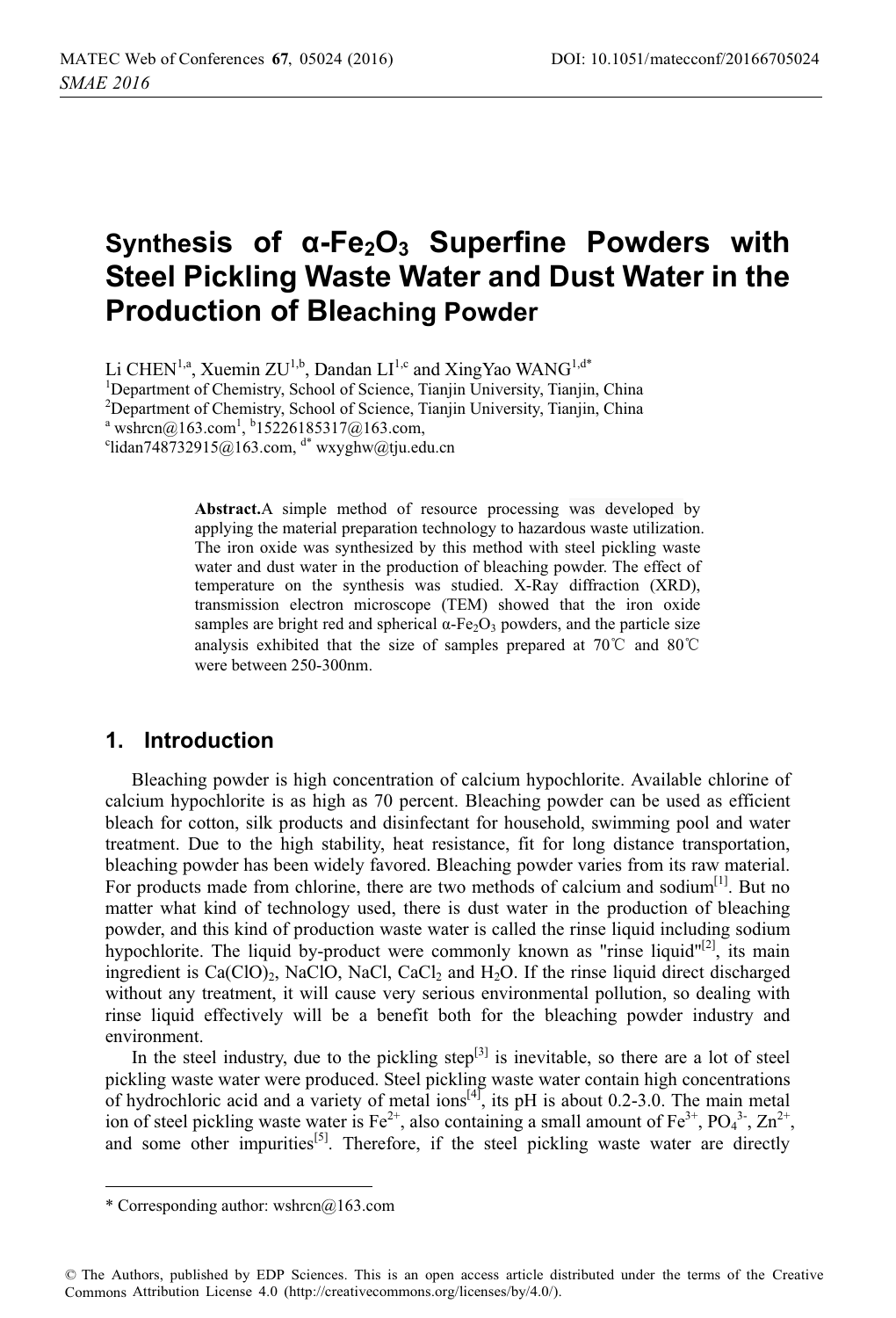discharged without any treatment, it will lead to a series of environmental problems. At present, there was not a good way to solve steel pickling waste water. Some companies spend tens of millions to purchase the large-scale machinery equipment from abroad to treat steel pickling waste water, this method is relatively mature, but the cost is too high, the operation is too difficult. Coupled with the uneven quality of the steel pickling waste water of each enterprise, it is very difficult to use the same set of equipment, with a same program to solve the problem produced by steel pickling waste water. Therefore, how to deal with this problem effectively is not only related to the steel industry's own development, but also closely affect the surrounding environment.

Red iron oxide  $Fe<sub>2</sub>O<sub>3</sub>$ , also known as iron oxide red, is a traditional and important inorganic pigments. Its chemical formula is  $\alpha$ -Fe<sub>2</sub>O<sub>3</sub>, and it is red or dark red amorphous powder. Fe<sub>2</sub>O<sub>3</sub> has excellent resistance for light, high temperature, alkali and atmospheric  $effects<sup>[6]</sup>$ , its raw materials is simple and easy to obtain. Also it has wide range of uses and minimal toxicity. In the rubber industry and construction engineering industry,  $Fe<sub>2</sub>O<sub>3</sub>$  can be used as colorant<sup>[7]</sup> of artificial marble, terrazzo floor, wall finishing paint. In the electronic telecommunications industry it is an important raw material in the manufacture of the ferrite element<sup>[8]</sup>. In the chemical industry, it is a catalyst<sup>[9]</sup> and chemical raw materials of the other iron production. In addition, it can be used as a coloring agent and filler for plastic, asbestos, linoleum, leather and so on.  $Fe<sub>2</sub>O<sub>3</sub>$  commonly used in construction, rubber, plastics and coatings industries, it has an extremely wide range of applications and application prospects. Therefore, researchers continue to research raw materials, synthetic route and optimization scheme of red iron oxide materials. This paper proposes a new method for the synthesis of red iron oxide, with the idea of changing waste into treasure, not only synthesizing high quality nano iron oxide red, but also dealing with the huge environmental polluting problems facing in calcium hypochlorite industry and the steel industry.

The traditional treatment of rinse liquid<sup>[10]</sup> and steel pickling waste water<sup>[11]</sup> were to make it possible not to pollute the environment. In this work, strong alkaline rinse liquid was mixed with the very acidic steel pickling waste water. Thus rinse liquid not only can be used as a base to neutralize the acidic, but also can act as a strong oxidant because of the strong oxidizing ClO to oxidize  $Fe^{2+}$  contained in steel pickling waste water. The innovation not only solves the problem of environmental pollution produced by these two waste liquids, but also obtains the high-quality  $\alpha$ -Fe<sub>2</sub>O<sub>3</sub> superfine powders. The method for treating wastes not only achieves a clean concept of green chemistry, but also a certain economic benefits, and this achieve a better treatment of rinse liquid and steel pickling waste water.

# **2. Experimental**

 $Fe<sub>2</sub>O<sub>3</sub>$  nano-particles were synthesized in the liquid phase reaction by mixing rinse liquid with steel pickling waste water. First, the rinse liquid was filtered to get the filtrate A. Second, put the steel pickling waste water under constant conditions of  $70^{\circ}$ C, then 10%(mass fraction) NaOH solution was added to adjust the pH of steel pickling waste water between 2.5-3, stirring 30min, standing, filtered to get transparent pale green filtrate B. Third, took a certain amount of filtrate A placed in the reactor at a certain temperature, then filtrate B was added slowly, then chlorine with a pungent odor generated, collected the chlorine for other experiments. Fourth, the filtrate B was continued to add until there is no chlorine generating. At this moment substance in the reaction system was acidic orange viscous. Fifth, continued to add the 10% NaOH solution to adjust the pH of reaction system substance to between 7-7.5, then stopped the reaction. At this point the substance in reaction system were a dark red solid-liquid mixture. Sixth, standing, filtrated, the filtrate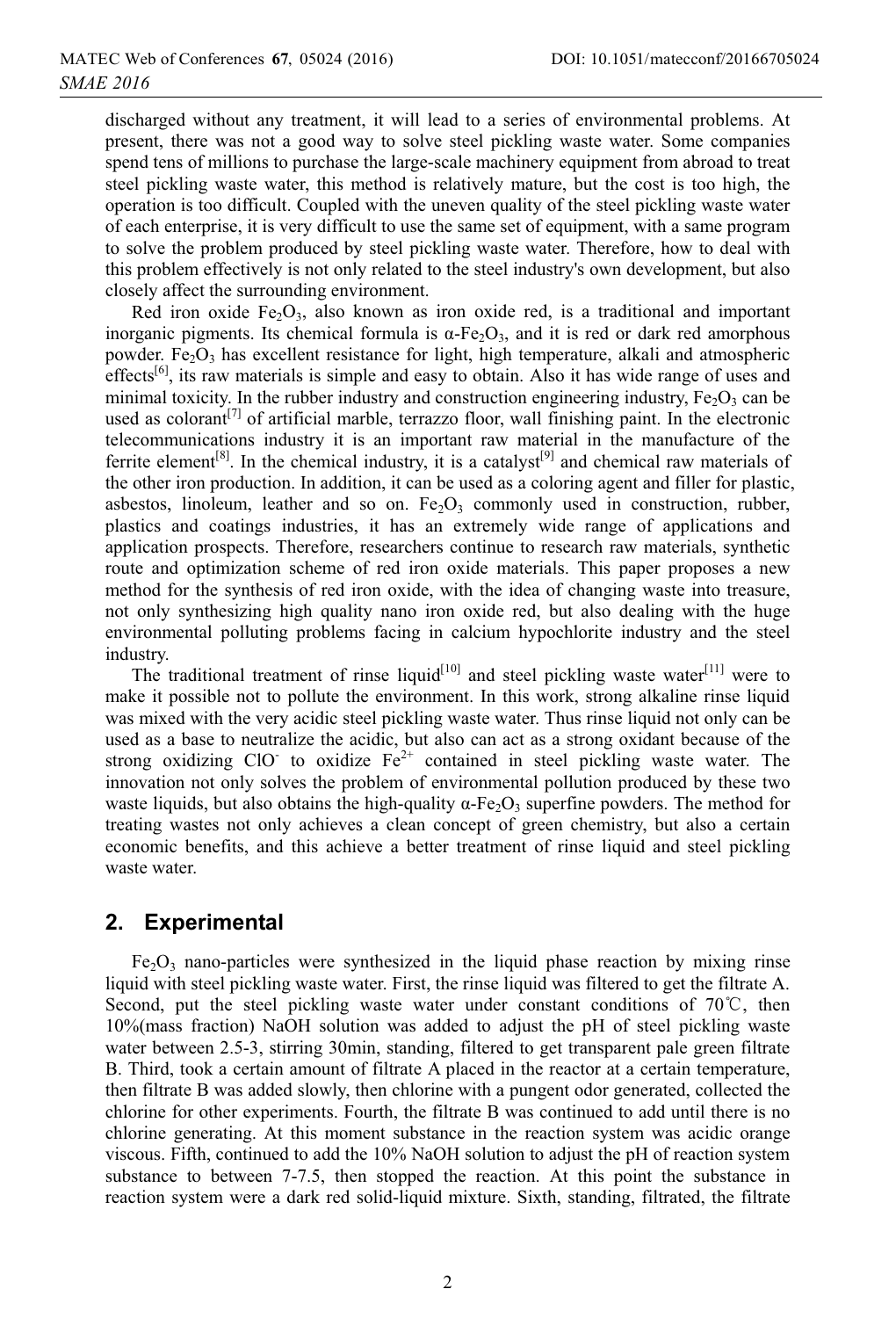(2)

was neutral or slightly alkaline solution, it can be used as the reaction aqueous solvent to recycle, the cake solid was red or dark red  $Fe<sub>2</sub>O<sub>3</sub>$ . At last, the solid was washed several times with distilled water, then filtrated, dried, ground and then heated at 750°C for 2h, red  $Fe<sub>2</sub>O<sub>3</sub>$  powder were got finally.



Pig.1. Schematic of the experimental procedure

#### **3. Results and Discussion**

When the strong alkaline and oxidation of rinse liquid, which was not only used as a base but also as an oxidant, was mixed with the very acidic steel pickling waste water, the OH in rinse liquid neutralizes the  $H^+$  in steel pickling waste water, and the ClO in rinse liquid will oxidize  $Fe^{2+}$  in steel pickling waste water into  $Fe<sub>2</sub>O<sub>3</sub>$ . The above principles are as follows:

$$
H^+ + OH^- \to H_2O \tag{1}
$$

$$
2Fe^{2+} + 3Cl^{-} \rightarrow Fe_{2}O_{3} + 3Cl^{-}
$$

Table 1 presents samples synthesized at different temperatures. According to the contents of table 1, along with the reaction temperature was raised from  $20^{\circ}$  to  $80^{\circ}$ , the reaction was filtered faster and faster, indicating that the particle size of the product increases, so that the filter easier. The filtrate color was changing from yellowish to colorless at last, indicating that particle size of low temperature product was too small, so they can flow into filtrate through filter paper. So the result was the color of filtrate change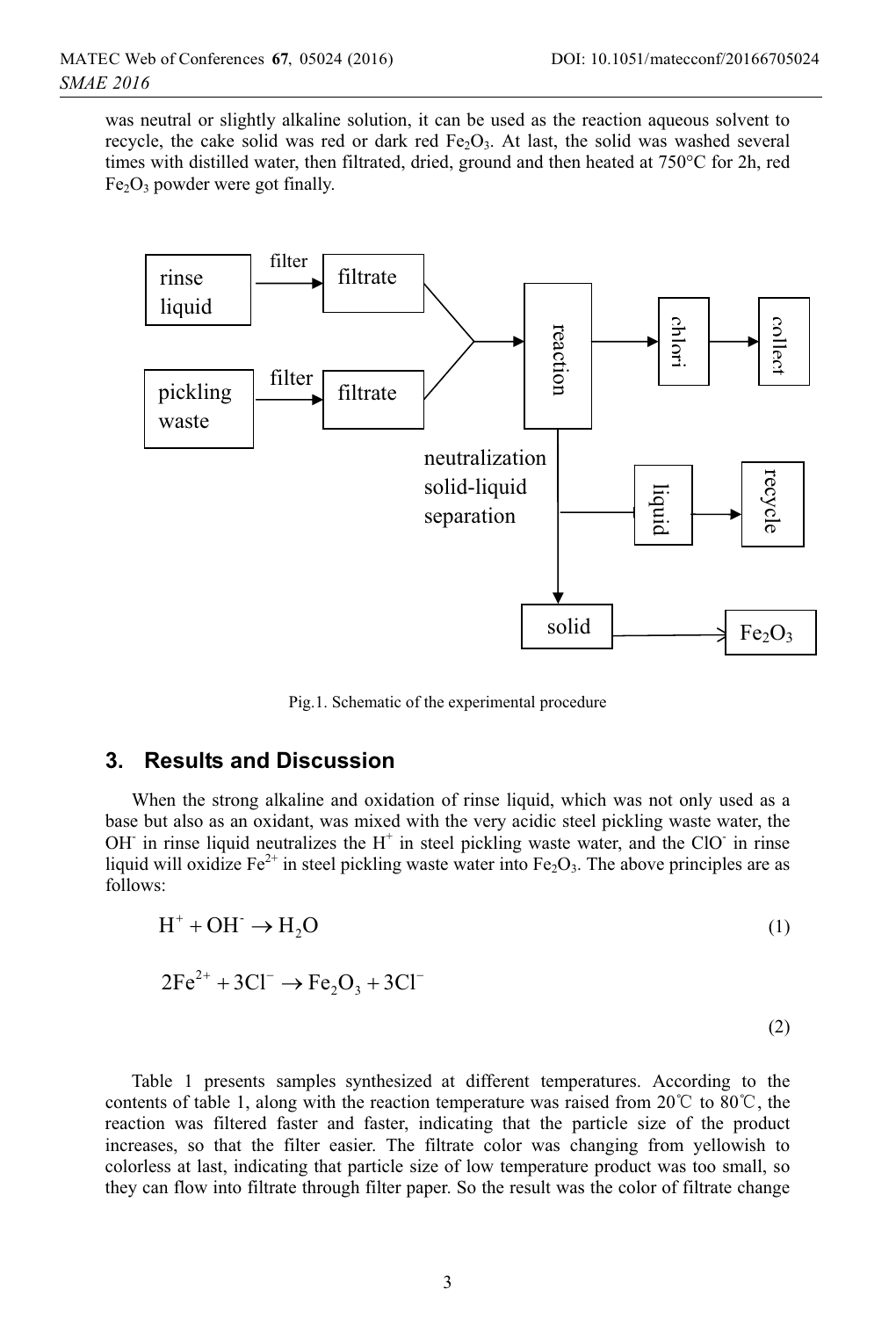to yellowish. With the reaction temperature increasing gradually, particle size of the product increased more and more, so the amount of particles flowing into filtrate through filter paper were less and less. Until  $70^{\circ}$ C, almost no product particle flowing through the filter paper, so the filtrate was essentially colorless. Cake color changed from yellow to red and then to dark red, indicating that when the reaction temperature was low the product of the reaction not only contain iron oxide red, but also may contain other impurities like yellow iron oxide. Then the result is a yellow color in product. With the reaction temperature was gradually increasing, the yellow in product color was more and more pale and the red color is more and more obvious. Until  $70^{\circ}$ C, the color of product was substantially pure red iron oxide color. Following the above analysis, it can be concluded that with the reaction temperature increasing, the particle size of the product increase, the color of the filtrate gradually become colorless, the color of the product gradually turn red and become more and more pure. Therefore, in order to get the best product and achieve zero emission concept of green chemistry, the best choice is to select the reaction temperature at  $70{\text -}80^{\circ}\text{C}$ .

| temperature    | filtration rate | filtrate color   | cake color |
|----------------|-----------------|------------------|------------|
| $20^{\circ}$ C | slower          | yellowish        | yellow-red |
| $30^{\circ}$ C | slower          | yellowish        | yellow-red |
| $40^{\circ}$ C | slower          | yellowish        | yellow-red |
| $50^{\circ}$ C | slow            | vellowish        | yellow-red |
| $60^{\circ}$ C | slow            | yellowish        | yellow-red |
| $70^{\circ}$ C | fast            | Almost colorless | red        |
| $80^{\circ}$ C | faster          | colorless        | dark red   |

TABLE 1 SAMPLES SYNTHESIZED AT DIFFERENT TEMPERATURES

XRD patterns of samples synthesized at different reaction temperatures are presented in Pig.2. When the reaction temperature was 20-50  $\degree$ , compared with the standard structure of  $Fe<sub>2</sub>O<sub>3</sub>(JCPDS card No.39-1346)$ , the XRD peaks of the product has small miscellaneous peaks, indicating that the product contains a certain amount of impurities. When the reaction temperature is increased to  $60^{\circ}$ C, XRD peaks of the product could be in consistent with the standard structure of  $Fe<sub>2</sub>O<sub>3</sub>$ . The results showed that the products consisted of pure phases. Compared with 60°C and 70°C, the XRD peaks of 80°C XRD is stronger and sharper, indicating the growth of the crystalline of the product is better and more uniform. Therefore, from the analysis of XRD, selecting the reaction temperature 60-80  $\degree$ C is available.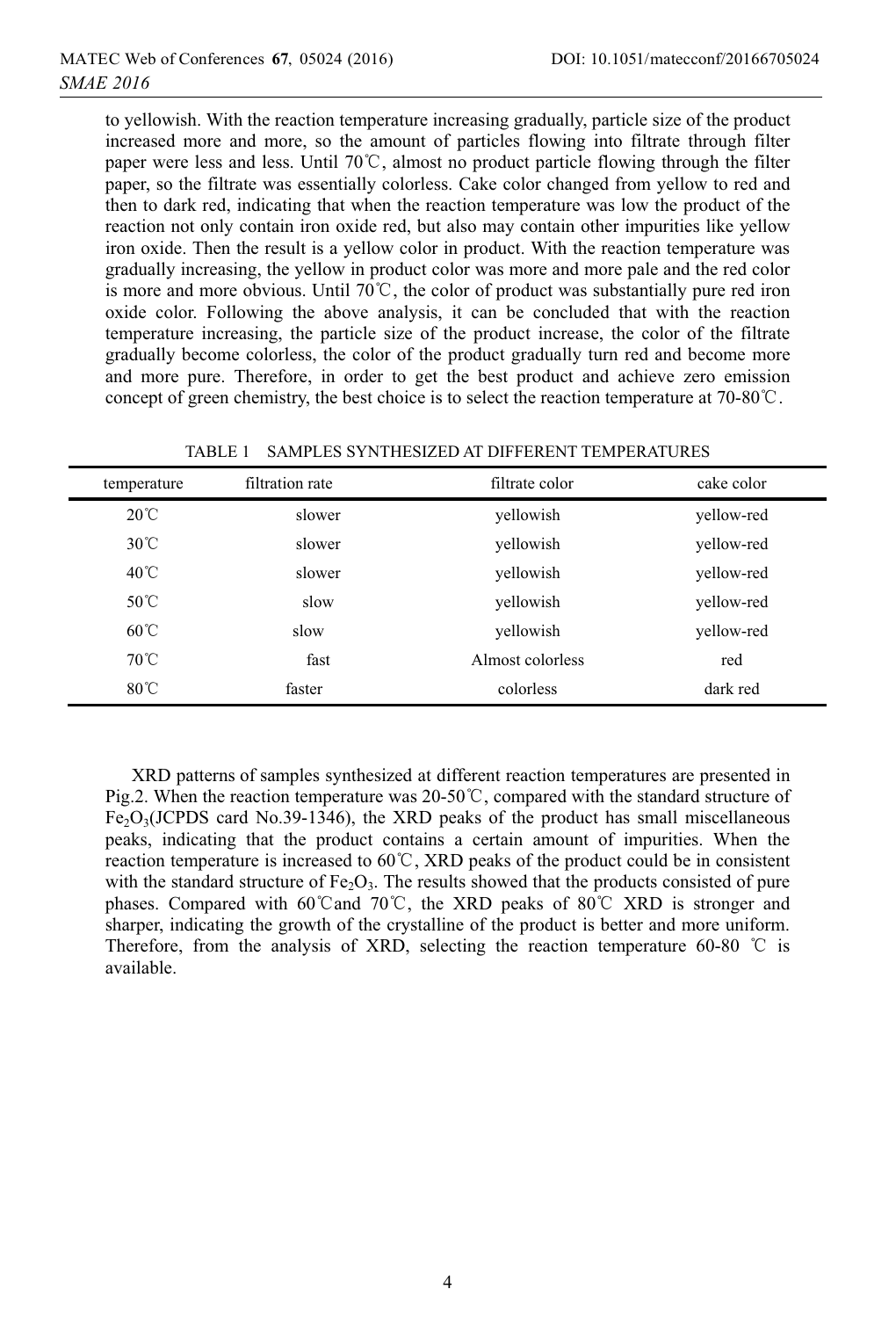

Pig.2. XRD patterns of samples synthesized at different temperature

TEM images of samples synthesized at different reaction temperatures are presented in Pig.2. With the reaction temperature increasing from 60°C to 80°C, the morphology and size of the product particle changed significantly. When the temperature was low, the product was not easily dispersed and easily gathered, the whole particles were similar spherical and granular unevenly distributed. As the reaction temperature was getting higher and higher, the dispersion of the product was getting better and better, the size of the product particle was more uniform and almost all particles are spherical and uniform distributed. Therefore, we can conclude that this reaction requires a higher temperature to obtain good dispersion, uniform particle size and spherical iron oxide red, so choose the optimum reaction temperature is  $80^{\circ}$ C.

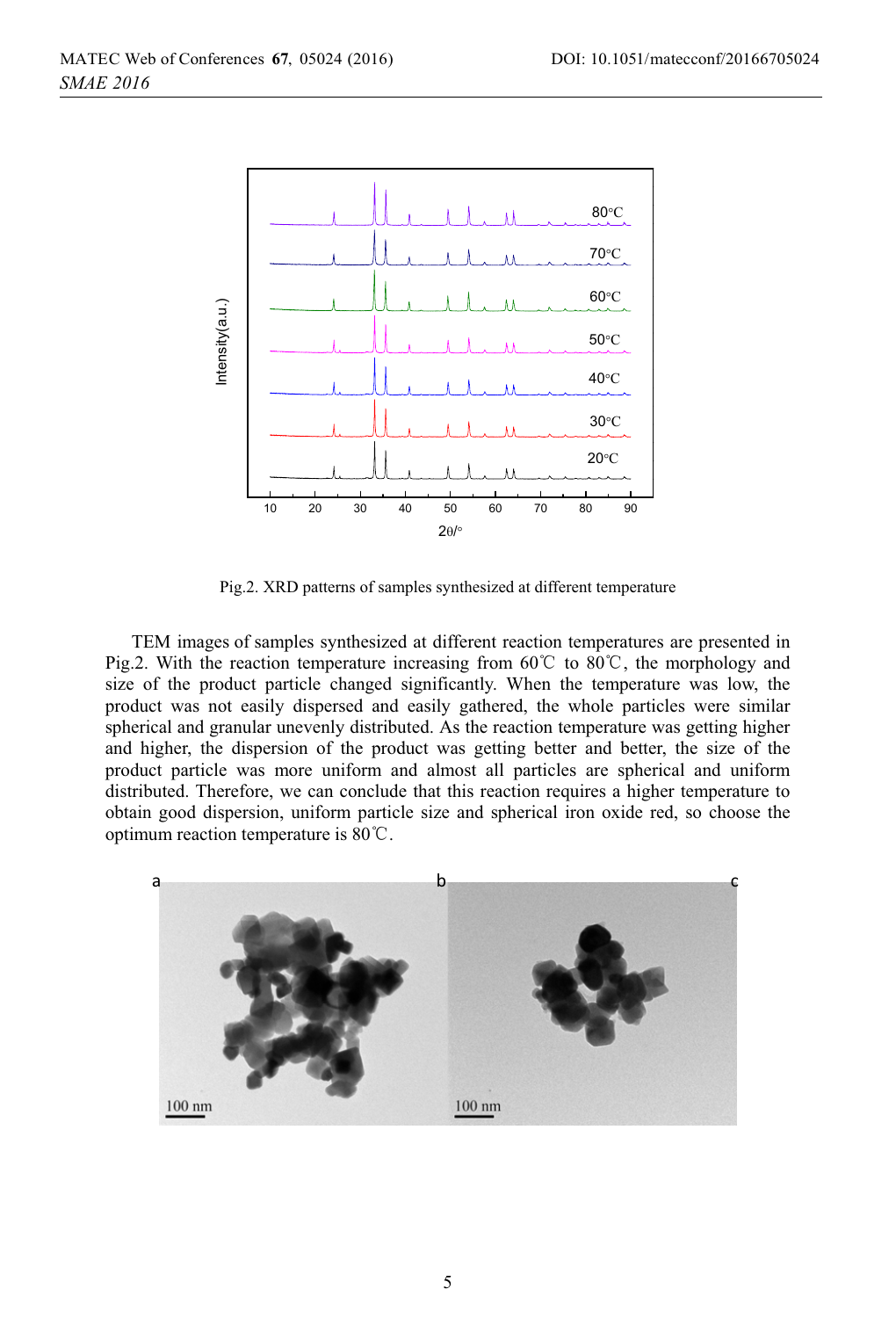

Pig.3. TEM images of synthesized at  $60^{\circ}C(a)$ ,  $70^{\circ}C(b)$  and  $80^{\circ}C(c)$ 

Particle size patterns of samples synthesized at different reaction temperatures are presented in Pig.3. As the reaction temperature was increasing from  $20^{\circ}$ C to  $80^{\circ}$ C, the particle size of the product gradually increased from about 50nm to 300nm. It is a good proof to the front judgment on the particle size of the product.



Pig.4. particle size patterns of samples synthesized at different temperature

# **4. Summary**

The spherical  $\alpha$ -Fe<sub>2</sub>O<sub>3</sub> superfine powders were successfully synthesized with steel pickling waste water and dust water in the production of bleaching powder. The temperature has a very important influence on synthesis, and it is shown on the structure, purity, morphology and particle size of the iron oxide samples. That the pure  $\alpha$ -Fe<sub>2</sub>O<sub>3</sub> particles synthesized at  $80^{\circ}$  have a high-quality with better spherical morphology, bright